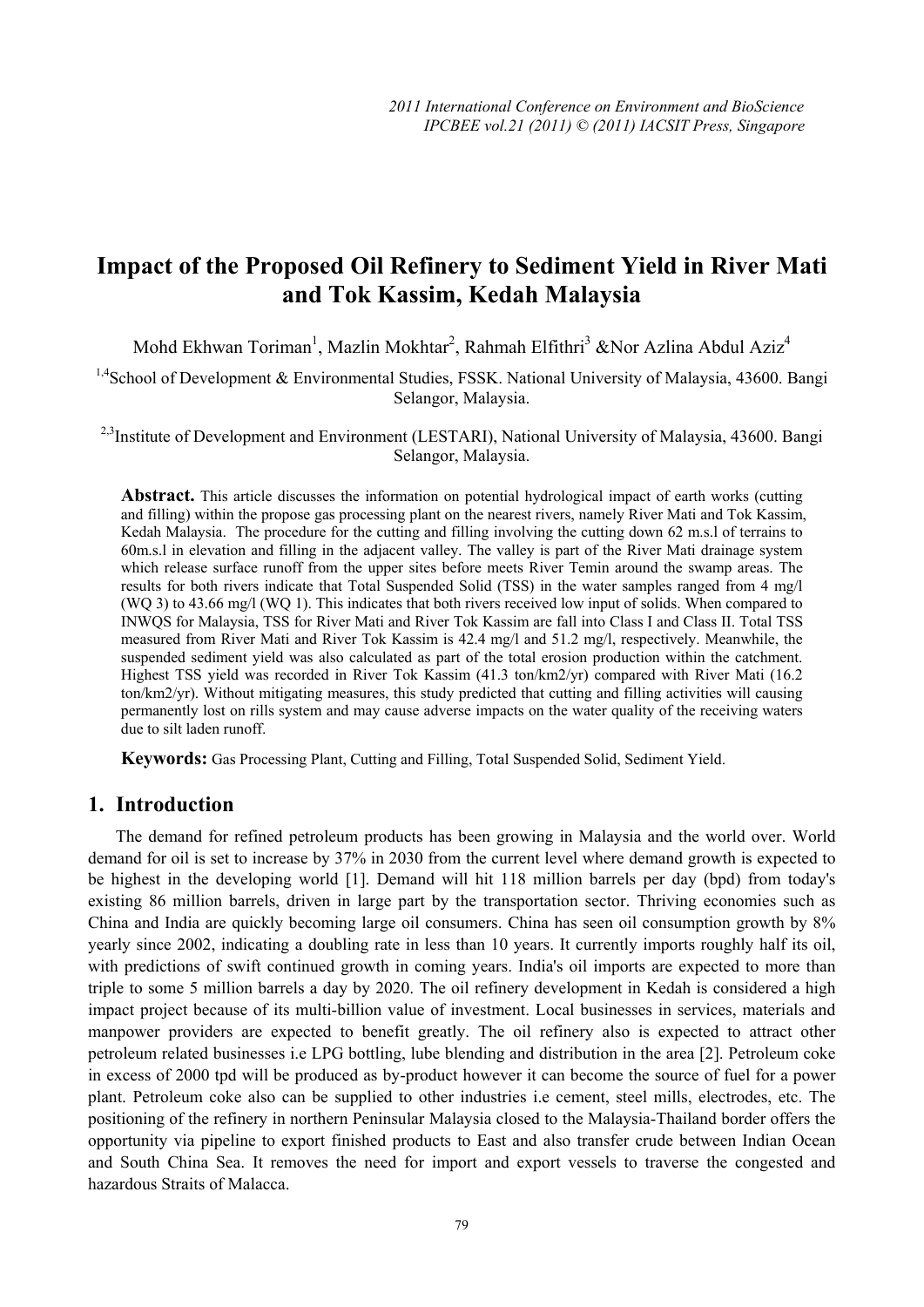The project proponent suggests an area at Kota Perdana in Kedah, Malaysia as the proposed location for the oil refinery which require massive earthwork mainly cutting and filling activities. Therefore, this article discusses possibility an increase sediment yields within the adjacent tributaries, namely River Mati and River Tok Kassim. The results can be used to predict the volume of sedimentation flowing into the river and later to mitigate the impacts.

## **2. Study Area and Methodology**

The main river of River Mati and River Tok Kassim flow from northern part at elevation about 170m. It flows approximately 8.2 km towards south to River Temin. Detailed morphometry of River Mati is obtained from Topographical Map Sheet 3369. The results are tabulated in Table 2. The drainage density (D) was calculated using the Strahler's method texture classification while the bifurcation ratio was calculated as the ratio of the number of streams of one order to the number of streams of the next highest order  $(n + 1)$  [3], [4].

| I AVIC 1. IVIOI DHOIHCH V OI IVIAH INIVCI |        |                               |  |  |
|-------------------------------------------|--------|-------------------------------|--|--|
| Characteristics                           | Symbol | Value                         |  |  |
| Catchment area $(km^2)$                   | CА     | 17.1                          |  |  |
| Total stream length (km)                  | C t    | 18.35                         |  |  |
| Length of main channel                    | Lmc    | 8.23                          |  |  |
| (km)                                      | SCA    |                               |  |  |
| Stream order                              | So     | $1.35$ (low)                  |  |  |
| Average bifurcation ratio                 | Br     | $1.07$ (low)                  |  |  |
| Drainage density                          | I)     | 1.07                          |  |  |
| Overland slopes $(°)$                     |        | 17.32                         |  |  |
| <b>Manning Roughness</b>                  |        | 0.0010                        |  |  |
| River morphology                          |        | Straight, small meander       |  |  |
| Flooding                                  |        | Moderate risk as stated by So |  |  |

Table 1: Morphometry of Mati River

Geologically, the northern and north western part of Kedah adjacent to the international boundary with Thailand is underlain by two geological rock formations [5]. This basin is composed of semi-consolidated clays, sands and gravels, together with some thin coal seams. To the south of the Bukit Arang Beds, a sequence of shales, siltstones and quartzites is found. This sequence is referred to as the Kubang Pasu Formation, and is the major rock formation of this region.

Six sediment samplings were collected from the sites on 26 July 2010. The Global Positioning System (GPS) was used to determine the actual coordinates of sampling stations. Total suspended sediment (TSS) of water then was collected from each station; the concentration level measured using standard laboratory methods (APHA 1998). Surface water samples were collected about 5 to 10 cm below the water surface using a 500 ml HDPE bottle. As for the *in situ* measurements, the TSS measured including the velocity of stream flow  $(v)$ ; measured using flow meter, river width  $(w)$  and river depth (d); measured using staff gauge and measuring tape. These values will be used in formula to calculate exact stream flow value, shown as followed;

$$
v = (v_{0.2d} x v_{0.8d})/2 \text{ or } v_{0.6d}
$$

The flow (O) value can be calculated from the average velocity (v) and area of river's cross section (A) using following formula;

 $A = dw$  (m<sup>2</sup>) or  $A = \frac{1}{2}dw$  (m<sup>2</sup>)  $Q = vA$ . Or  $Q = \frac{1}{2}vA$  $Q = m<sup>3</sup>/sec$ 

To measure the TSS parameter, Gravimetric method was used to measure the values in mg/L unit, which later, being converted into kg/km<sup>2</sup> unit in order to calculate total suspended sediment yield. The calculation of TSS for each replicate has been done using following formula:

 $TSS = \{$ (filter paper weight+dried residue)-filter paper weight  $\}$  (mg) x 1000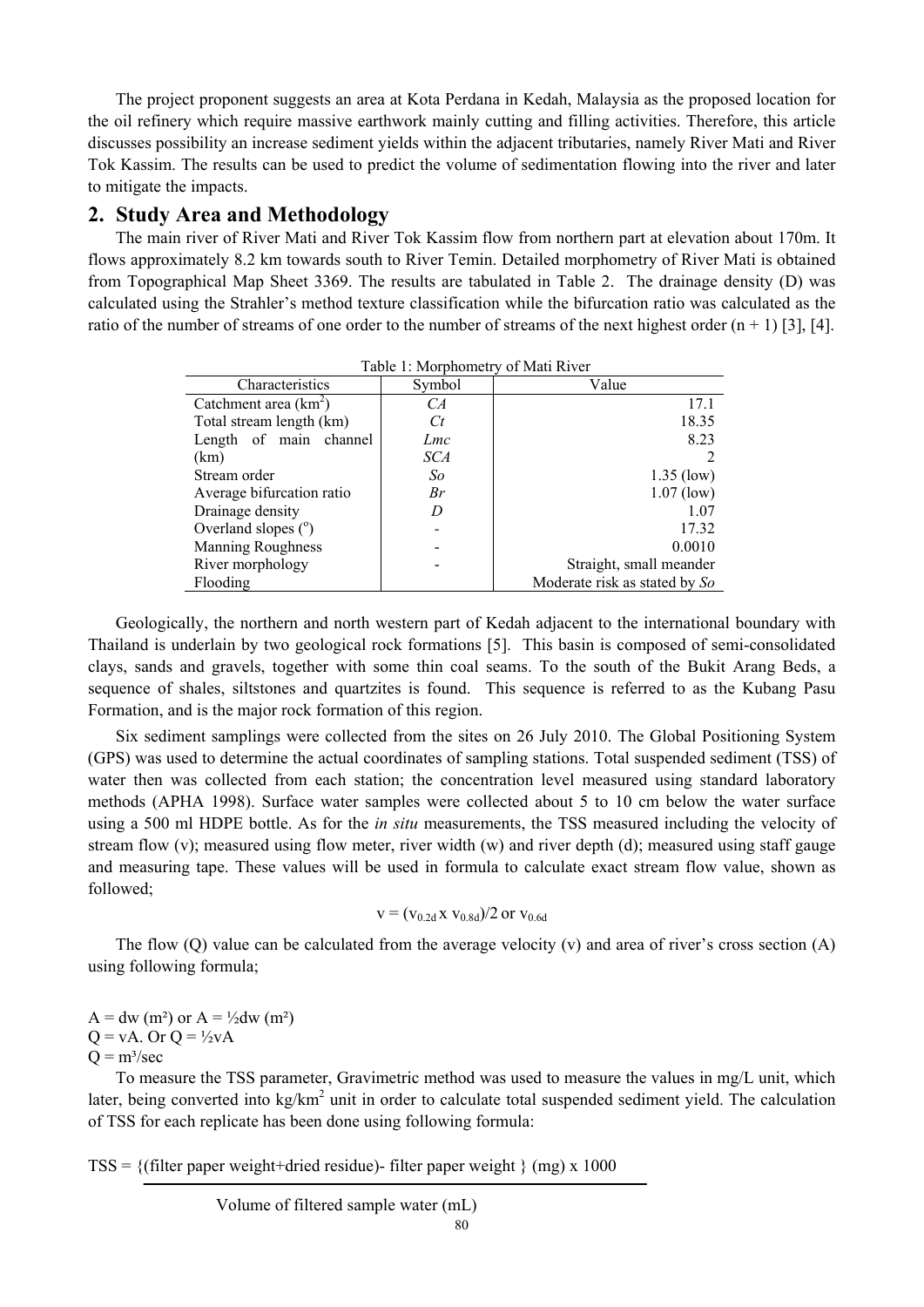$=$  mg / L x 1000 x 1000  $=$  kg / L

Later, the value of suspended sediment yield (day) is determined by using the Q and TSS value as well as the total of river's catchment area.

 $SY = (O \times TSS) / \text{total of river's catchment area}$  $= (L/dav \times kg/L) / km^2$  $=$  kg/ km<sup>2</sup>/day

#### **3. Results and Discussion**

The results for both rivers are presented in Table 2. TSS in the water samples ranged from 4 mg/l (WQ 3) to 43.66 mg/l (WQ 1). This indicates that both rivers received low input of solids. When compared to INWQS for Malaysia (See Table 5), TSS for River Mati and River Tok Kassim are fall into Class I and Class II. Total TSS measured from River Mati and River Tok Kassim is 42.4 mg/l and 51.2 mg/l, respectively.

| <b>Station No</b> | River            | $TSS$ (mg/l) |
|-------------------|------------------|--------------|
| WO 1              | River.Tok Kassim | 3.60         |
| WQ <sub>2</sub>   | River.Tok Kassim | 4.00         |
| WQ 3              | River.Tok Kassim | 43.60        |
| WQ 4              | River, Mati      | 23.60        |
| WQ 5              | River, Mati      | 6.00         |
|                   | River. Mati      | 12.80        |

Table 2: TSS measured at River Mati and River Tok Kassim

The TSS longitudinal profile for River Mati and River Tok Kassim are shown in Fig.1 and 2. Both figures illustrate different scenario of TSS concentrations. The TSS concentration of River Tok Kassim shows Class I at upstream sites but changed to Class II towards downstream. For River Mati, all three WQ stations show Class I in water quality profile. This indicates that, soil properties in the River Mati's catchment are in the state of stable condition. Even rainfall was recorded on previous day the sediment concentrations are quickly settled on the river bed.



Fig.1: Longitudinal TSS concentration for River Tok Kassim Fig. 2: Longitudinal TSS concentration for River Mati

To obtain TSS load of each river, the TSS load for day, month and year were calculated (Table 3). This information is important as suspended sediment yield of a catchment represents a part of the total erosion or sediment production within the catchment. As expected, highest TSS yield was recorded in River Tok Kassim (41.3 ton/ $km^2$ /yr). This is due to the fact that River Tok Kassim is bigger is size compared with River Mati (16.2 ton/ $km^2$ /yr). Both rivers however demonstrate low sediment production per unit area when compared with other catchments studied in Malaysia (i.e River Chini =  $8741.8$  ton/4.36 km<sup>2</sup>/yr; River Sireh  $= 233$  ton/15.3 km<sup>2</sup>/yr; River Rantin = 78 ton/19.2 km<sup>2</sup>/yr) [6]. [7]. [8]. However, without proper plans and mitigation structures, activities of cutting and filling may disturb surface runoff within the River Mati and River Tok Kassim systems especially for long term basis.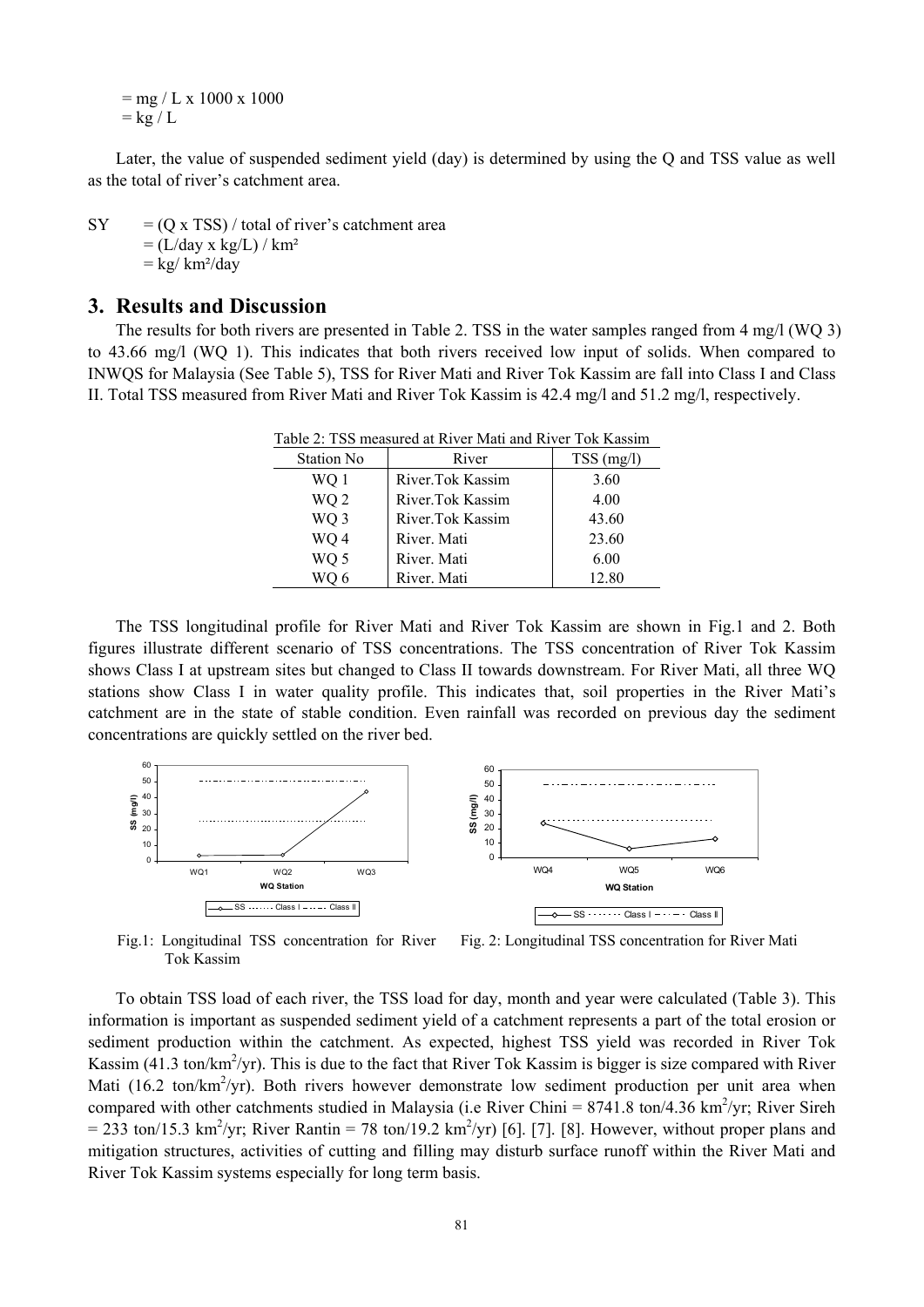One of the major impacts from cutting and filling activities are the permanent modification of existing natural hill terrain. The cut and fill activities render the soil devoid of plant cover thus may increase the potential occurrence of erosion, nutrient and organic matter removal from the top soil. These activities will expose the soil causing accelerated erosion thus increasing the TSS concentration and subsequently reduce the down stream water quality and potentially localized flood.

| <b>Sampling Station</b> | Area<br>$km^2$ | $\Sigma$ TSS | TSS (kg/l) | Estimated<br>$Q(m^3/s)$ | Estimated<br>$(m^3$ /day) | Estimated O<br>(L/day) |
|-------------------------|----------------|--------------|------------|-------------------------|---------------------------|------------------------|
| River Mati              | 7.1            | 42.4         | 0.0000424  | 0.207                   | 17884.8                   | 17884 800              |
| River Tok Kassim        | 8.6            | 51.2         | 0.0000512  | 0.476                   | 41126.4                   | 41126400               |

Table 3: Suspended sediment yield of River Mati and River Tok Kassim

| Daily sediment | <b>Estimated</b> load | Monthly sediment        | Yearly                     | Yearly                      |
|----------------|-----------------------|-------------------------|----------------------------|-----------------------------|
| yield (kg/day) | $(kg/km^2)$           | yield $\frac{kg}{km^2}$ | sediment yield $(kg/km^2)$ | sediment yield $(ton/km^2)$ |
|                | day)                  | mth)                    |                            |                             |
| 758.3          | 44.3                  | 1329                    | 16169.5                    | 16.2                        |
| 2105.7         | 113.2                 | 3396.3                  | 41 3 18                    | 41.3                        |

# **4. Conclusion**

It can be concluded that base on the calculation carried out, the impacts of cutting and filling activities to Sg Mati and Sg Tok Kassim are relatively minimal. The TSS generated from the activities is expected not to cause severe sedimentation problems on the rivers. However, it is important that any land activities which involve changing in topography and land profile will not interfering Sg Mati and Sg Tok Kassim's drainage capacity (river hydraulic, regime or planform). In this respect, there are three major aspects that must take into consideration in reducing the TSS load into the rivers, which are:

- Sediment control structures at inlet points.
- Design drains, diversion and sediment ponds.
- River maintenance at downstream reach from the project sites.

Despite the results which are sound promising for the project activities, the mitigating measures as recommended in this study must not be compromised.

#### **5. Acknowledgements**

Funding support from the Centre for Research and Instrumentation Management (CRIM), National University of Malaysia (Project Code: UKM-AP-PLW-05-2010 is greatly appreciated. The authors would like to thank UKM Pakarunding Sdn Bhd and Prof. Dr Abdul Ghani Rafek for their assistances. Support of LESTARI, UKM is also greatly acknowledged.

# **6. References**

- [1] R. Alavi. Industrialization in Malaysia: Import Substitution and Infant Industry Performance. Routledge Press, New Yok. 1996.
- [2] M.E. Toriman, M. Mokhtar, M.B. Gasim, S. M. S. Abdullah, O. Jaafar & N.A.A. Aziz, Water Resources Study and Modeling at North Kedah: A Case of Kubang Pasu and Padang Terap Water Supply Schemes. *Research Journal of Earth Sciences.* 2009.**1** (2): 35-42.
- [3] M.E.Toriman, H. Juahir, M. Mokhtar, M.B. Gazim, S.M.S.Abdullah & O. Jaafar. Predicting for Discharge Characteristics in Langat River, Malaysia Using Neural Network Application Model. *Research Journal of Earth Sciences.*2009. **1** (1): 15-21.
- [4] M.E.Toriman. Developing a Conceptual Model of Geomorphic Change for Channel Management Proposes. A case of Langat River Basin. *Journal e-BANGI*. 2008. **3** (3):1-12.
- [5] M.E.Toriman, M. Jaafar & S.M.S. Abdullah. Environmental Flow Assessment as a tool for water resources management: A study of Detailed Environmental Impact Assessment (DEIA) in Sungai Pelus catchment, Malaysia. *Journal e-BANGI*. 2008. **3** (1): 1-10.